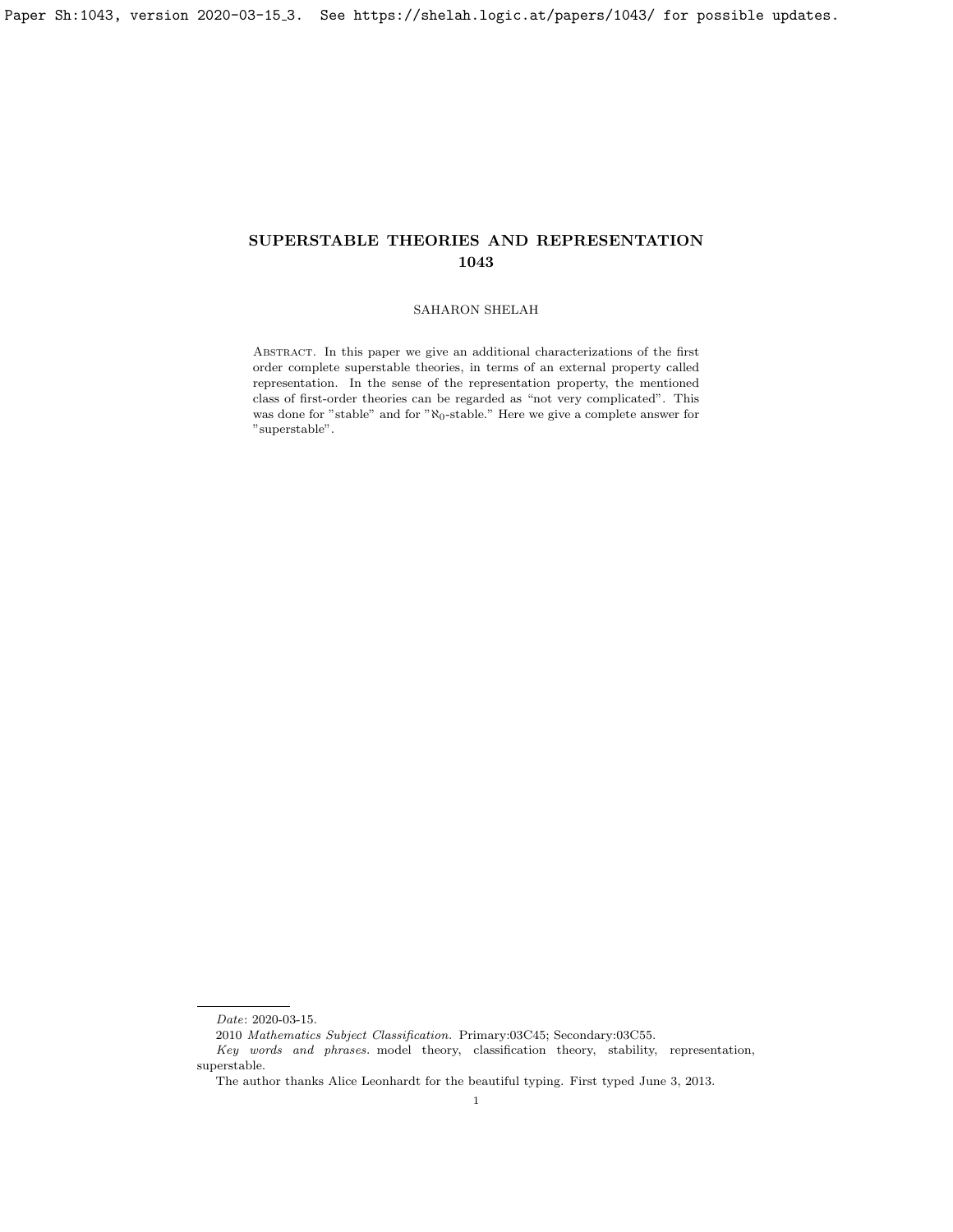### § 0. INTRODUCTION

Our motivation to investigate the properties under consideration in this paper comes from the following

Thesis: It is very interesting to find dividing lines and it is a fruitful approach in investigating quite general classes of models. A "natural" dividing property "should" have equivalent internal, syntactical, and external properties. (see [\[Shea\]](#page-9-0) and lately [\[Shear\]](#page-10-0), [\[Bal88\]](#page-9-1) for more)

Of course, we expect the natural dividing lines will have many equivalent definitions by internal and external properties.

The class of stable (complete first order theories)  $T$  is well known (see [\[She90\]](#page-10-1)), it has many equivalent definitions by "internal, syntactical" properties, such as the order property. As for external properties, one may say "for every  $\lambda \geq |T|$  for some model M of T we have  $S(M)$  has cardinality  $>\lambda$ " is such a property (characterizing instability). Anyhow, the property "not having many  $\kappa$ -resplendent models (or equivalently, having at most one in each cardinality)" is certainly such an external property (see [\[Sheb\]](#page-9-2)).

Here we deal with another external property, representability. This notion was a try to formalize the intuition that "the class of models of a stable first order theory is not much more complicated than the class of models  $M = (A, \ldots, E_t, \ldots)_{s \in I}$ where  $E_t^M$  is an equivalence relation on A refining  $E_s^M$  for  $s < t$ ; and I is a linear order of cardinality  $\leq$  |T|. It was first defined in Cohen-Shelah [\[CS16\]](#page-9-3), where it was shown that one may characterize stability and  $\aleph_0$ -stability by means of representability. In this paper we give a complete answer also for the superstable case. If T is uncountable we may consider other values of  $\kappa(T)$ . That is, recall that for a stable (complete first order) theory T,  $\kappa(T)$  can be any cardinal in the interval  $[\aleph_0, T]^+$ ). So if T is countable there are two possible values-  $\aleph_0, \aleph_1$ , the second is dealt with in  $[CS16]$  and the first in Theorem [2.1.](#page-4-0) But if  $T$  is uncountable, the result above gives a representation in a class which depends just on  $|T|$ , so it is natural to suspect that if  $\kappa(T) < |T|^+$  we can restrict this class further. We hope to consider this later.

The results are phrased below, and the full definition appears in Definition [1.2,](#page-3-0) but first consider a simplified version. We say that a a model  $M$  is  $\ell$ -representable for a class  $\mathfrak{k}$  when there exists a structure  $\mathbf{I} \in \mathfrak{k}$  with the universe extending M such that for any n and two sequences of length n from  $M$ , if they realize the same quantifier free type in **I** then they realize the same (first order) type in  $M$ . Of course, T is  $\ell$ -representable if every model of T is  $\ell$ -representable. We prove, e.g. that T is superstable iff for some  $\kappa$ , it is representable in the class of locally finite structures with exactly  $\kappa$  unary functions (and nothing else), see Definition [1.7.](#page-4-1)

This raises various further questions

### Problem:

- (1) Can we characterize, by representability "T is strongly dependent", similarly for the various relatives (see [Sh:863])
- (2) For a natural number  $n$  , what is the class of  $T$  representable by  $\mathfrak{k}_\kappa^n$  of structures with just  $\kappa$  *n*-place functions (or relations)
- (3) What about strong representability (meaning we demand in addition that

(\*) if  $a, b \in I$  realise the same qf-type in I then  $a \in M \leftrightarrow b \in M$ .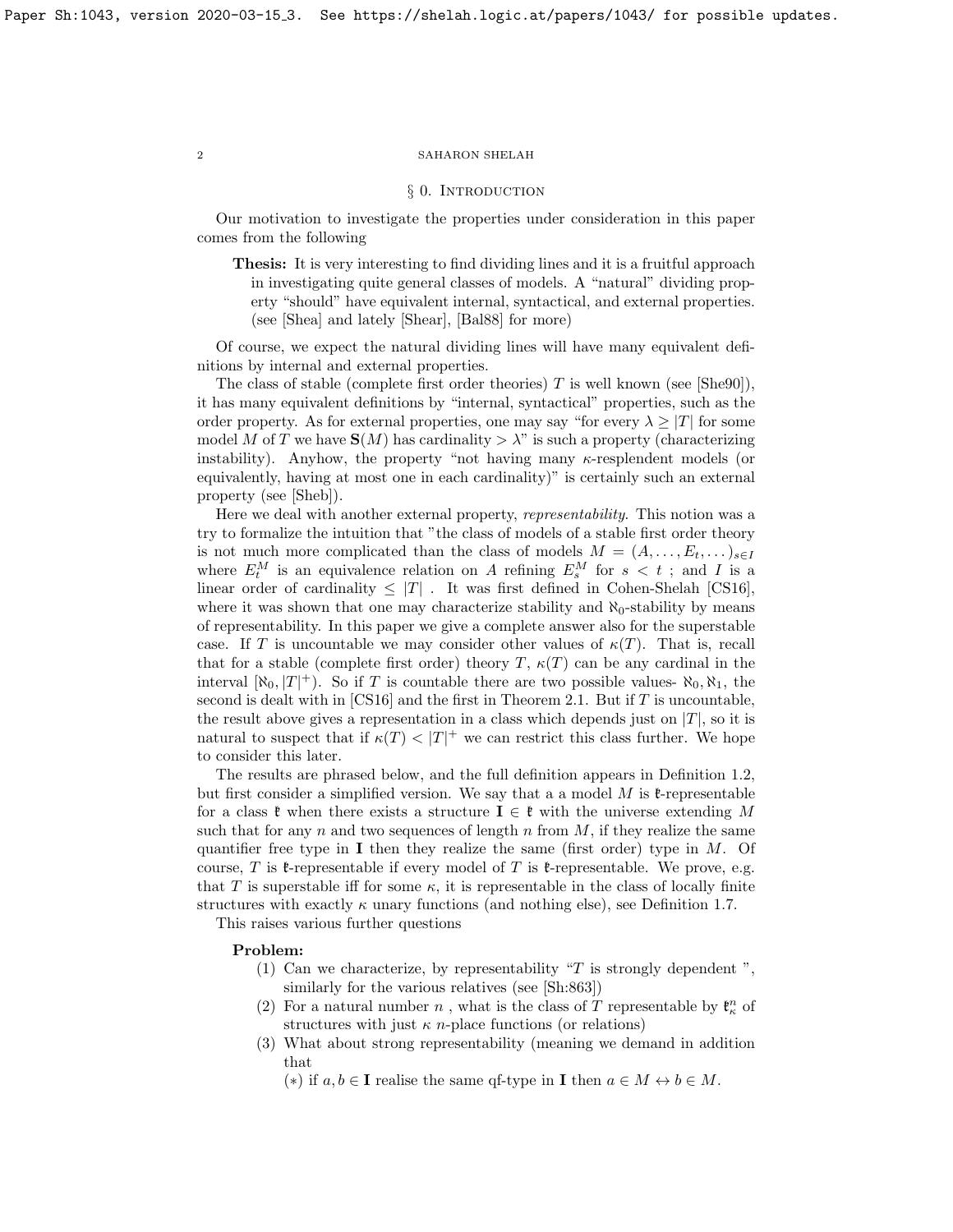#### ${\large\bf SUPERS TABLE\hspace{1em} THEORIES\hspace{1em} AND\hspace{1em} REPRESENTATION} {\large\bf \hspace{1em} 1043 \hspace{1em} 3}$

Concerning the last demand, even for general stable  $T$  this fail for  $I =$  $\mathscr{M}_{\mu,\kappa}(\mathbf{I}')$  for  $\mathbf{I}' \in \mathfrak{k}^{eq}$ , but a relative called 'medium" we can but this is delayed

The main result presented in this paper is:

### Characterization of superstable theories (Theorem [2.1\)](#page-4-0):

In the attempt to extend the framework of representation it seemed natural, initially, to conjecture that if we consider representation over linear orders rather than over sets, we could find an analogous characterizations for dependent theories. However, such characterizations would imply strong theorems on existence of indiscernible sequences. In [\[KS14\]](#page-9-4), some dependent theories were discovered for which it is provably "quite hard to find indiscernible subsequences", implying that this conjecture would fail in its original formulation. However in [\[She14\]](#page-10-2) it was proved that such results hold for strongly dependent T.

The reader that would like to avoid the reference [\[CS16\]](#page-9-3) can restrict Th [2.1](#page-4-0) to the equivalence of clauses (1), (2), (5) there; why? (1)  $\Rightarrow$  (2) holds by Th [2.4](#page-6-0) by the definitions,  $(2) \Rightarrow (5)$  is immediate, and lastly  $(5) \Rightarrow (1)$  holds by Th [2.3\(](#page-5-0)2). A related work of Halevi, Kaplan and the author on Taylor problem for stable graphs.

The author thanks Yatir Halevi for doing much to improve the presentation and the referees for good advice.

## § 1. Structure Classes and Representations

We recall some needed definitions and properties from  $|CS16|$ .

Convention 1.1.  $(1)$  The vocabulary is a set of individual constants, (partial) function symbols and relation symbols (=predicates), each with the number of places (=arity) being finite except in the models  $\mathcal{M}_{\mu,\kappa}$ , so for a model M, the occurance number,  $oc(M)$  is  $\aleph_0$ . Individual constants may be considered as 0-place function symbols.

Let  $\text{arity}_{\tau}(P)$  be the arity of the predicate P in the vocabulary  $\tau$ , similarly for function symbols. The occurrence number of the vocabulary  $\tau$  that is  $oc(\tau)$ , is the minimal cardinal  $\theta$  such that every symbol P from  $\tau$  has arity  $\lt \theta$ . We shall allow function symbols  $F$  to be interpreted in a model  $M$  as partial functions but then demand that  $dom(F^M)$  is  $P_F^M$  for some predicate  $P_F \in \tau$ .

(2) A structure  $I = \langle \tau, I \rangle \models$  is a triple of vocabulary, universe (=domain) and the interpretation relation for the vocabulary: let  $|\mathbf{I}| = I$ ,  $\|\mathbf{I}\|$  the cardinality of **I** and  $\tau_{\mathbf{I}} = \tau$ ; **I** is called a  $\tau$ -structure.

(3)  $\mathfrak k$  denotes a class of structures in a given vocabulary  $\tau_{\mathfrak k}$ , so  $\mathbf{I} \in \mathfrak k \Rightarrow$ I is a  $\tau_{\text{P}}$ -structure.

(4)  $\mathbb{L}(\tau)$  is first order logic for the vocanulary  $\tau$ ,  $\mathbb{L}_{\tau} = \mathbb{L}(\tau)$  is f.o. logic in the vocabulary  $\tau$ ;  $\mathcal{L}_{\text{qf}}^{\tau}$  denotes all the quantifier-free formulas with terms from  $\tau_{\ell}$ . That is, finite Boolean combinations of atomic formulas, where atomic formulas (for  $\tau$ ) have the form  $P(\sigma_0, \ldots, \sigma_{n-1})$  or  $\sigma_0 = \sigma_1$  for some *n*-ary predicate  $P \in \tau$ ,  $\sigma_0 \ldots$ are terms, i.e. they are in the closure of the set of variables by function (and partial function) symbols.

(5) If **I** a  $\tau$ -structure,  $\bar{a} = \langle a_i : i \langle \alpha \rangle \in \alpha | \mathbf{I} |$ , then

$$
\mathrm{tp}_{\mathrm{qf}}\left(\bar{a},B,\mathbf{I}\right) = \left\{\varphi(\bar{x},\bar{b}) : \varphi(\bar{x},\bar{y}) \in \mathcal{L}_{\mathrm{qf}}^{\tau} : \mathbf{I} \models \varphi(\bar{a},\bar{b}), \ \bar{b} \in^{\ell g(\bar{y})} B\right\}
$$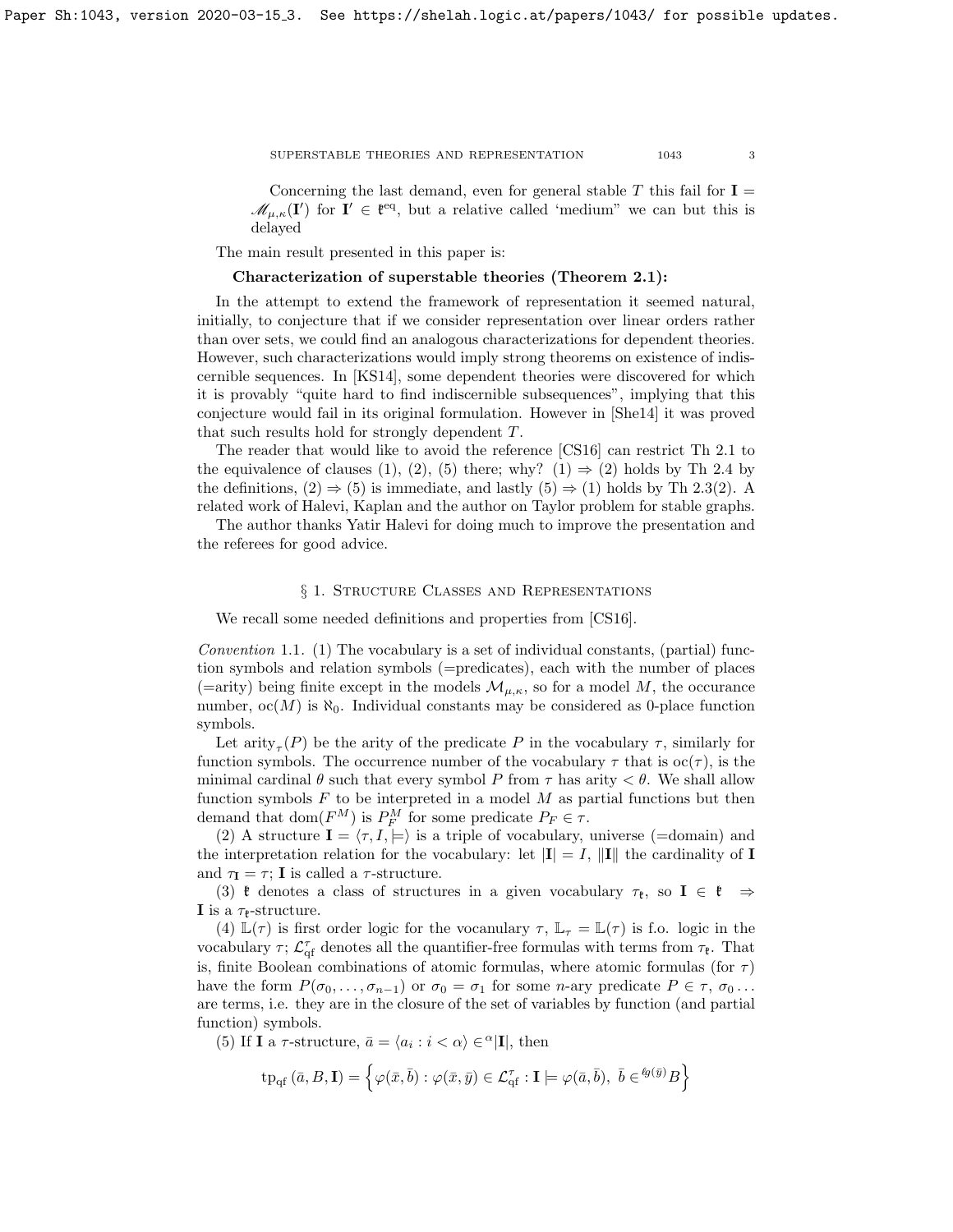### § 1(A). Defining representations. We recall the definition of a representation.

<span id="page-3-0"></span>Definition 1.2. Consider a model M.

(1) For a structure **J** and a function  $f : M \to |J|$  is called a representation of  $M$  in  $J$  if

$$
\text{tp}_{\text{qf}}(f(\overline{a}), \emptyset, \mathbf{J}) = \text{tp}_{\text{qf}}(f(\overline{b}), \emptyset, \mathbf{J}) \implies \text{tp}(\overline{a}, \emptyset, M) = \text{tp}(\overline{b}, \emptyset, M)
$$

for any two sequences  $\overline{a}, \overline{b} \in \leq^{\omega} M$ 

- (2) We say that M is represented in a class of models  $\mathfrak{k}$  if there exists a  $J \in \mathfrak{k}$ such that  $M$  is represented in  $J$ .
- (3) For two classes of structures  $\mathfrak{k}_0, \mathfrak{k}$  we say that  $\mathfrak{k}_0$  is represented in  $\mathfrak{k}$  if every  $I \in \mathfrak{k}_0$  is represented in  $\mathfrak{k}$ .
- (4) We say that a first-order theory T is represented in  $\mathfrak k$  if the elementary class  $EC(T)$  of models of T is represented in  $\mathfrak{k}$ .

Definition 1.3.  $\mathfrak{k}^{\text{eq}}$  denotes the class of structures of the vocabulary  $\{=\}$ , where eq stands for equality.

## § 1(B). The free algebras  $\mathcal{M}_{\mu,\kappa}$ .

<span id="page-3-3"></span>Definition 1.4. Let  $\mu \geq \kappa = \text{cf}(\kappa)$ . For a given structure I, we define the structure  $\mathcal{M} = \mathcal{M}_{\mu,\kappa}(\mathbf{I})$  as the structure whose vocabulary is  $\tau_{\mathbf{I}} \cup \{F_{\alpha,\beta} : \alpha < \mu, \beta < \kappa\}$ , with a β-ary function symbol  $F_{\alpha,\beta}$  for all  $\alpha < \mu, \beta < \kappa$ . (the vocabulary of **I** includes a unary relation symbol I for the structure's universe, and we will assume  $F_{\alpha,\beta} \notin \tau_{\textbf{I}}$ ) and we have  $P_{\zeta} \in \tau(I)$  is a predicate with arity  $\zeta$  and  $P_{\zeta}^{\mathscr{M}} = {}^{\zeta}I$  when  $\zeta$  is the arity of some  $P \in \tau_{\zeta}$  or  $\zeta = 1$  $\zeta = 1$ . The universe for this structure is<sup>1</sup>:

$$
\mathcal{M}_{\mu,\kappa}(\mathbf{I}) = \bigcup_{\gamma \in \mathrm{Ord}} \mathcal{M}_{\mu,\kappa,\gamma}(\mathbf{I})
$$

Where  $\mathcal{M}_{\zeta} = \mathcal{M}_{\mu,\kappa,\zeta}(\mathbf{I})$  is defined as follows:

- $\mathcal{M}_0(I) := |I|$
- For limit  $\zeta: \mathcal{M}_{\zeta}(\mathbf{I}) = \bigcup_{\xi < \zeta} \mathcal{M}_{\xi}(\mathbf{I})$
- For  $\zeta = \gamma + 1$

$$
\mathcal{M}_{\zeta} = \mathcal{M}_{\gamma} \cup \{ F_{\alpha,\beta}(\overline{b}) : \overline{b} \in \,^{\beta} \mathcal{M}_{\gamma}, \ \alpha < \mu, \ \beta < \kappa \}
$$

Where  $F_{\alpha,\beta}(\overline{b})$  is treated as a formal object. The symbols in  $\tau_I$  have the same interpretation as in I. In particular,  $\alpha$ -ary functions may be interpreted as  $(\alpha +$ 1) – ary relations. The  $\beta$ -ary function  $F_{\alpha,\beta}(\overline{x})$  is interpreted as the mapping  $\overline{a} \mapsto$  $F_{\alpha,\beta}(\overline{a})$  for all  $\overline{a} \in \beta |M_{\mu,\kappa}(I)|$ , where  $F_{\alpha,\beta}(\overline{a})$  on the right side of the mapping is the formal object. If  $\mu = \kappa = \aleph_0$  we may omit them.

<span id="page-3-2"></span>Remark 1.1. It is shown in [\[CS16\]](#page-9-3) that  $\mathcal{M}_{\mu,\kappa}(S)$  is a set (though defined as a class).

# $\S$  1(C). Extensions of classes of structures.

Discussion 1.5. For a class of structures  $\mathfrak{k}$ , we define several classes of structures that are based on  $\mathfrak{k}$ .

<span id="page-3-1"></span><sup>&</sup>lt;sup>1</sup>This defines a set and not a proper class by remark [1.1.](#page-3-2)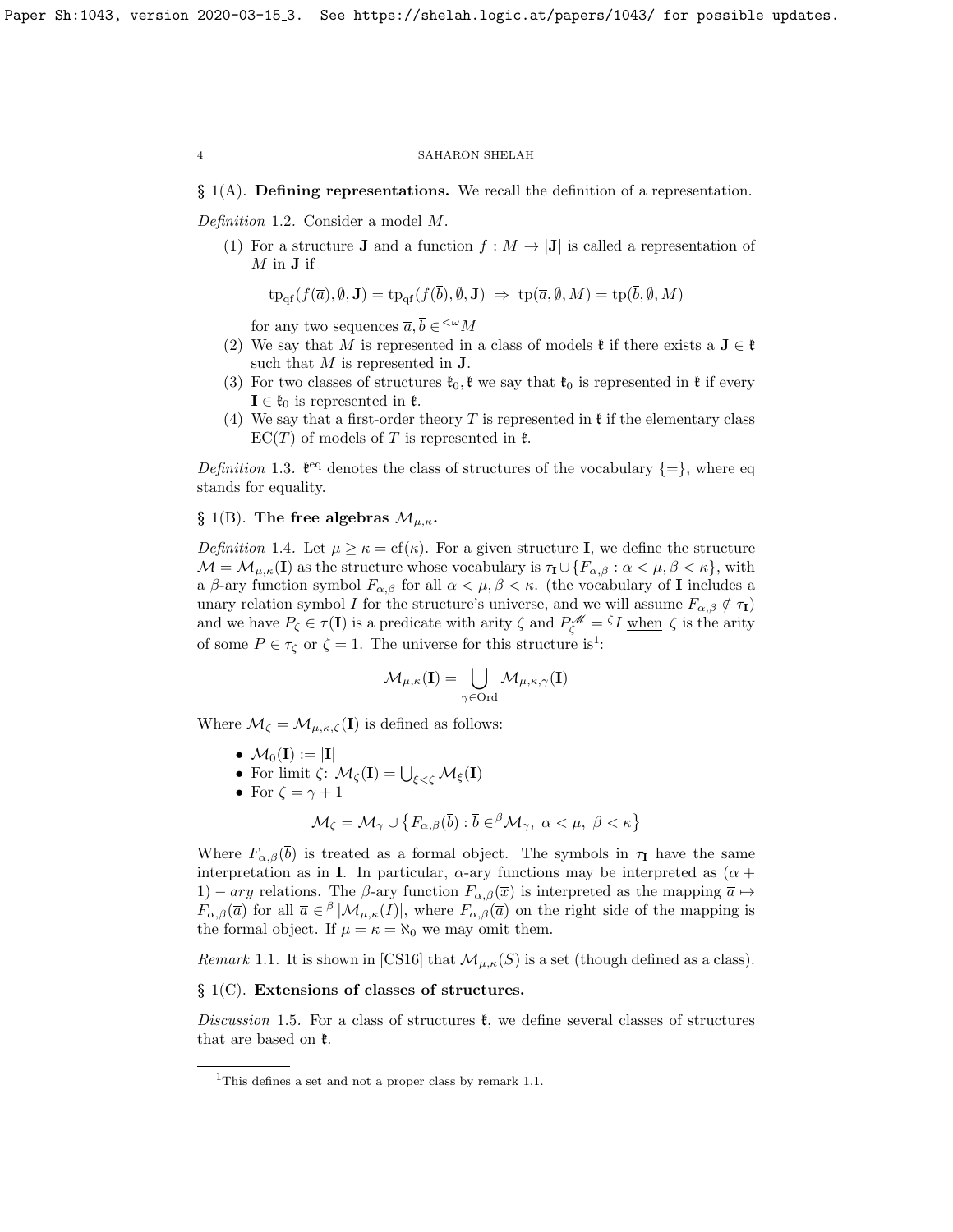SUPERSTABLE THEORIES AND REPRESENTATION 1043 5

Definition 1.6. Letting  $\mu \geq \kappa$ ,  $Ex_{\mu,\kappa}^{0}(\mathfrak{k})$  is the class of structures  $I^{+}$  which, for some  $I \in \mathfrak{k}$  satisfy  $|I^+| = |I|; \tau_{I^+} = \tau_I \cup \{P_\alpha : \alpha < \mu\} \cup \{F_\beta : \beta < \kappa\}$  for new unary relation symbols  $P_{\alpha}$  and new unary function symbols  $F_{\beta}$ ; such that if  $\mu > 0$  then  $\left\langle P^{\mathbf{I}^+}_{\alpha}:\alpha<\mu\right\rangle$  is a partition of  $|\mathbf{I}|$ , and  $\left\langle F^{\mathbf{I}^+}_{\beta}:\beta<\kappa\right\rangle$  are **partial** unary functions.

<span id="page-4-1"></span>Definition 1.7.  $\text{Ex}_{\mu,\kappa}^{0,\text{lf}}(\mathfrak{k})$  is the class of structures in  $\text{Ex}_{\mu,\kappa}^{0}(\mathfrak{k})$  for which the closure of every element under the new functions is finite; (lf stands for "locally finite").

Definition 1.8.  $\operatorname{Ex}_{\mu,\kappa}^1(\mathfrak{k})$  is the class of structures in  $\operatorname{Ex}_{\mu,\kappa}^0(\mathfrak{k})$  for which  $F_\beta(P_\alpha) \subseteq$  $P_{<\alpha} := \bigcup_{\gamma < \alpha} P_{\gamma}$  holds for every  $\alpha < \mu, \beta < \kappa$ .

<span id="page-4-3"></span>Definition 1.9. 1)  $\text{Ex}_{\mu,\kappa}^{1.5}(\mathfrak{k})$  is the class of structures of the form  $\mathbf{I}^+ = \mathcal{M}_{\mu,\kappa}(\mathbf{I})$ , for some  $I \in \mathfrak{k}$  (cf. Definition [1.4](#page-3-3) ).

[2](#page-4-2)) Let  $\operatorname{Ex}_{\mu,\kappa}^2(\mathfrak{k})$  is the class <sup>2</sup> of structures  $\mathscr{M}^+=\mathscr{M}^+_{\mu,\kappa}(\mathbf{I})$ whichmeansthat  $\mathbf{I}\in\mathfrak{k}$ and the model  $\mathscr{M}^+$  is  $\mathscr{M} = \mathscr{M}_{\mu,\kappa}(\mathbf{I})$  expanded by  $F^{\mathscr{M}^+}_{\alpha,\beta,i}$  for  $\alpha < \mu, \beta < \kappa, i < \beta$ where

 $F^{\mathscr{M}^+}_{\alpha,i}(a)$  is:  $b_i$  if  $\mathscr{M}_{\mu,\kappa}(\mathbf{I}) \models \text{``} a = F_{\alpha,\beta,i}(\bar{b})$ " for some sequence  $\bar{b} = \langle b_j : j < \beta \rangle$ ; and if there is no such sequence then  $F^{\mathcal{M}^+}(a) = a$ .

3)  $\text{Ex}_{\mu,\kappa}^{2.5}(\mathfrak{k})$  is defined as in part (2) omitting the functions  $F_{\alpha,\beta}$  so consisting of  $\mathscr{M}^{2.5}_{\mu,\kappa}(\mathbf{I})$  for  $\mathbf{I} \in \mathfrak{k}$ .

<span id="page-4-4"></span>*Fact* 1.10. 1) If  $I \in \mathfrak{k}^{eq}$  has cardinality  $\geq \kappa$  for transparency,  $\mathscr{M} = \mathscr{M}_{\mu,\kappa}(I)$  and  $\mathscr{M}^+ \in \text{Ex}_{\mu,\kappa}^2(\mathfrak{k}^{eq})$  as above so expanding  $\mathscr{M}$  and  $\bar{c}, \bar{d}$  realize the same qf-type in  $\mathcal{M}^+$  then there is a permutation  $\pi$  of **I** such that the automorphism  $\check{\pi}$  of  $\mathcal{M}^+$  which it induce maps  $\bar{c}$  to d; recall  $\kappa = \text{cf}(\kappa) \leq \mu$ .

2) Above, any automorphism of  $\mathscr{M}_{\mu,\kappa}(\mathbf{I})$  is also an automorphism of  $\mathscr{M}^+_{\mu,\kappa}(\mathbf{I})$ 

3) If  $\mathscr{M}^+ = \mathscr{M}^+_{\mu,\kappa}(\mathbf{I})$  and  $\mathscr{N}^+ \in \text{Ex}_{\mu,\kappa}^{2.5}$  is the reduct of  $\mathscr{M}^+$  from [1.9\(](#page-4-3)3) then  $M^+$ ,  $N^+$  have the same automorphisms

*Proof.* Easy.  $\Box$ <sub>1.[10](#page-4-4)</sub>

Convention 1.11.  $Ex_{\mu,\kappa}$  will denote one of the above classes.

# § 2. Superstable theories

The main theorem is

<span id="page-4-0"></span>**Theorem 2.1.** For a first-order, complete theory  $T$  the following are equivalent:

- $(1)$  T is superstable.
- (2) T is representable in  $\operatorname{Ex}_{2^{|T|},\aleph_0}^2({\mathfrak t}^\text{eq})$
- (3) T is representable in  $\mathrm{Ex}_{2^{|T|},2}^{1}(\mathfrak{t}^{eq})$  so using unary functions only
- (4) T is representable in  $\text{Ex}_{2|\mathcal{T}|,2}^{0,\text{lf}}(\mathfrak{t}^{\text{eq}})$
- (5) T is representable in  $\operatorname{Ex}_{\mu,\aleph_0}^2(\mathfrak{k}^{eq})$  for some cardinal  $\mu$
- (6) T is representable in  $\operatorname{Ex}_{\mu,\kappa}^{0,\operatorname{lf}}(\mathfrak{k}^{\operatorname{eq}})$  for some cardinals  $\mu,\kappa$ .

<span id="page-4-2"></span><sup>&</sup>lt;sup>2</sup>Probably should be use also in [\[CS16\]](#page-9-3); also we may omit the  $F_{\alpha,\beta}$ -s.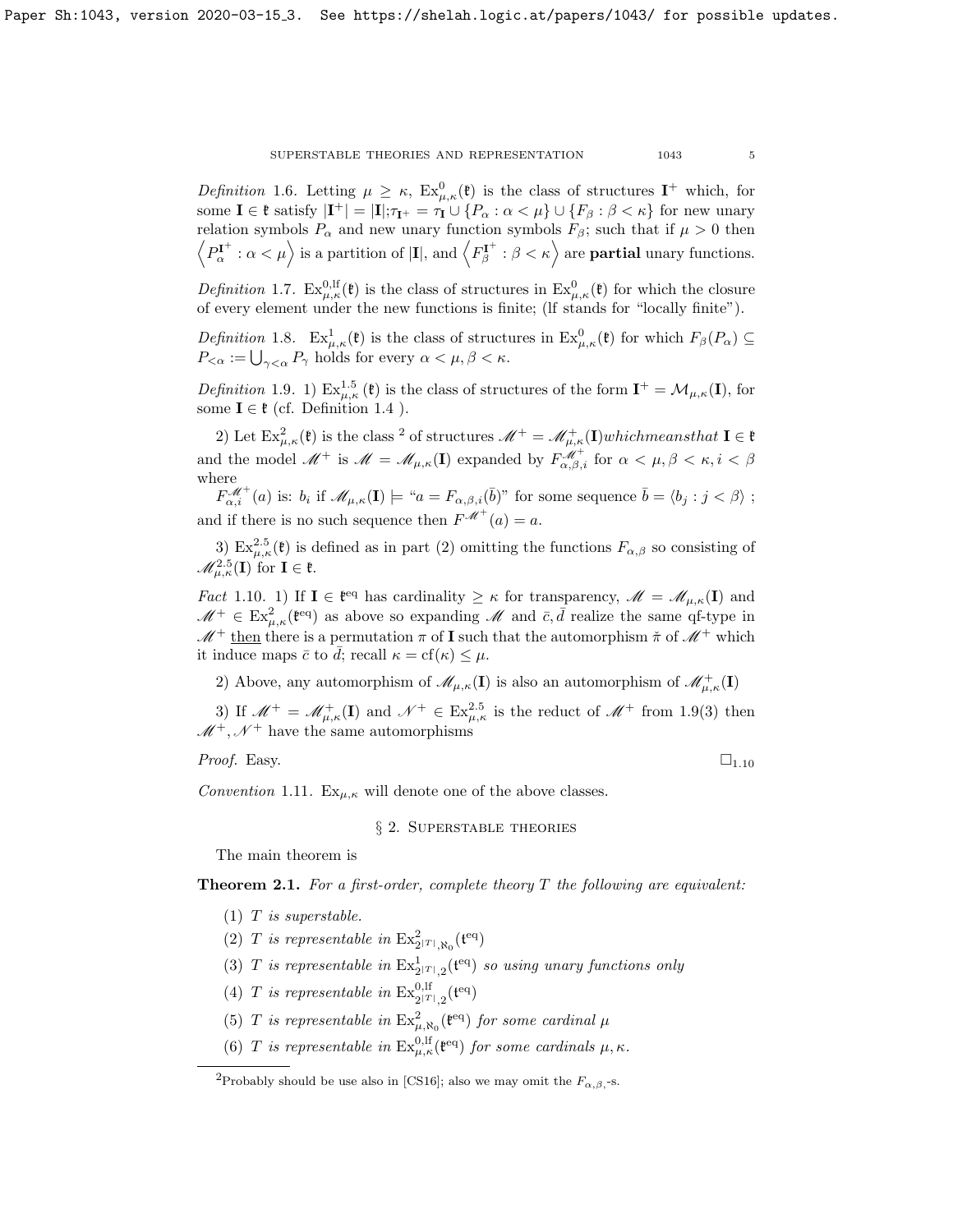*Proof.*  $2 \Rightarrow 5, 4 \Rightarrow 6$  are immediate.

 $2 \Rightarrow 3$  is direct from [\[CS16,](#page-9-3) 1.30]

 $3 \Rightarrow 4$  direct from [\[CS16,](#page-9-3) 1.24]

 $5 \Rightarrow 6$ 

This follows since  $Ex_{\mu,\aleph_0}^2(\mathfrak{k}^{eq})$  is qf-representable in  $Ex_{\mu,2}^1(\mathfrak{k}^{eq})$  by [\[CS16,](#page-9-3) 1.30] and  $\text{Ex}_{\mu,2}^1(\mathfrak{k}^{eq}) \subseteq \text{Ex}_{\mu,2}^{0,\text{lf}}(\mathfrak{k}^{eq})$  by [\[CS16,](#page-9-3) 1.24] with 2 here standing for  $\kappa$  there.

The rest follows from Theorem [2.4](#page-6-0) below giving  $1 \Rightarrow 2$  and Theorem [2.3](#page-5-0) below giving  $6 \Rightarrow 1$ . Together we are done proving [2.1.](#page-4-0)  $\square_{2,1}$  $\square_{2,1}$  $\square_{2,1}$ 

Remark 2.2. It may be notationaly better to use  $\mathfrak{k}^{\pm}$  instead  $\mathfrak{k}^{\text{eq}}$  but the later was used in [\[CS16\]](#page-9-3).

<span id="page-5-0"></span>**Theorem 2.3.** 1) If T is representable in  $Ex_{\mu,\kappa}^{0,\mathrm{lf}}(\mathfrak{k}^{\text{eq}})$  for some cardinals  $\mu,\kappa$  then T is superstable; moreover stable in every cardinal  $\lambda \geq \mu$ , recalling  $\mu \geq \kappa$ .

2) If T is representable in  $Ex_{\mu,\kappa}^2(\mathfrak{k}^{eq})$  and  $\kappa = \aleph_0$  then T is superstable; moreover is stable in every cardinal  $\lambda$  which satisfies  $\lambda \geq \mu$ .

Proof. Similar to the proof of Propositions [\[CS16,](#page-9-3) Th.2.4,2.5] but we shall elaborate on part (2).

Choose  $\lambda$  such that  $\lambda \geq \mu$  and let M be a model of T of cardinality  $\chi > \lambda$ , e.g.  $\chi = \lambda^+$  and  $A \subseteq M$  be a set of cardinality  $\lambda$ . We shall prove that the set  $\{tp(c, A, M) : c \in M\}$  is of cardinality at most  $\lambda$ ; this suffice.

By our assumption,

- $(*)_1$  there are a structure  $\mathscr{M}^{\bullet}$  and representation  $f : M \to \mathscr{M}^{\bullet}$  where
- (a) for part (1),  $\mathscr{M}^{\bullet} \in \text{Ex}_{\mu,\kappa}^{1,\text{lf}}(\mathbf{I})$  where  $\mathbf{I} \in \mathfrak{k}^{\text{eq}}$
- (b) for part (2),  $\mathscr{M}^{\bullet} \in \text{Ex}_{\mu,\kappa}^{2}(\mathfrak{k}^{eq})$  so  $\mathscr{M}^{\bullet}$  is the expansion  $\mathscr{M}_{\mu,\kappa}^{+}(\mathbf{I})$  of  $\mathscr{M}_{\mu,\kappa}(\mathbf{I})$ described in [1.9\(](#page-4-3)2) above where  $I \in \mathfrak{k}^{\text{eq}}$

For  $a \in M$  let  $J_a$  be the closure of  $\{f(a)\}\$ in **I** so is a finite set in both cases and let  $\langle s_{a,\ell} : \ell < n_a = n(a) \rangle$  list  $J_a$  with no repetitions. and so we can choose a term  $\sigma = \sigma_a$  such that  $\sigma = \sigma((x_0, \ldots, x_{n(a)-1})$  belongs to  $\mathbb{L}(\tau(\mathscr{M}^{\bullet})$  and  $\mathscr{M}^{\bullet} \models f(a) =$  $\sigma(a_{s(a,0)}..., a_{s(a,n(a)-1)}).$ 

Next let  $J = \bigcup \{J_c : c \in A\}$  so J is a subset of **I** of cardinality at most  $\lambda$ , We now define an equivalence relation  $E$  on  $M$  as follows:

 $(*)_2$  *cEd* iff the following hold:

- (a)  $c, d \in M$ ,
- (b)  $n_c = n_d$
- (c) for  $\ell < n_c$  we have  $s_{c,\ell} \in J$  iff  $s_{d,\ell} \in J$  and if they holds then  $s_{c,\ell} = s_{d,\ell}$
- (d) the sequences  $\langle s_{c,\ell} : \ell < n_c \rangle$  and  $\langle s_{d,\ell} : \ell < n_c \rangle$  realize the same qf-free type in I •

Note that clause (d) actually follows from the earlier clauses because  $\langle s_{b,\ell} : \ell \langle \rangle$  $n_b$  is with no repetitions for every  $b \in M$ . Clearly:

 $(*)_3$  we have

- (a) indeed  $E$  is an equivalence relation on  $M$
- (b) the equivalence relation E has at most  $\lambda$  equivalence classes.

[Why? For the first clause, just read the definition of E. For the second clause, i.e. clause (b) first there are at most  $\mu + \aleph_0 = \mu$  triples of the form  $(n_a, \sigma_a, u_a)$  for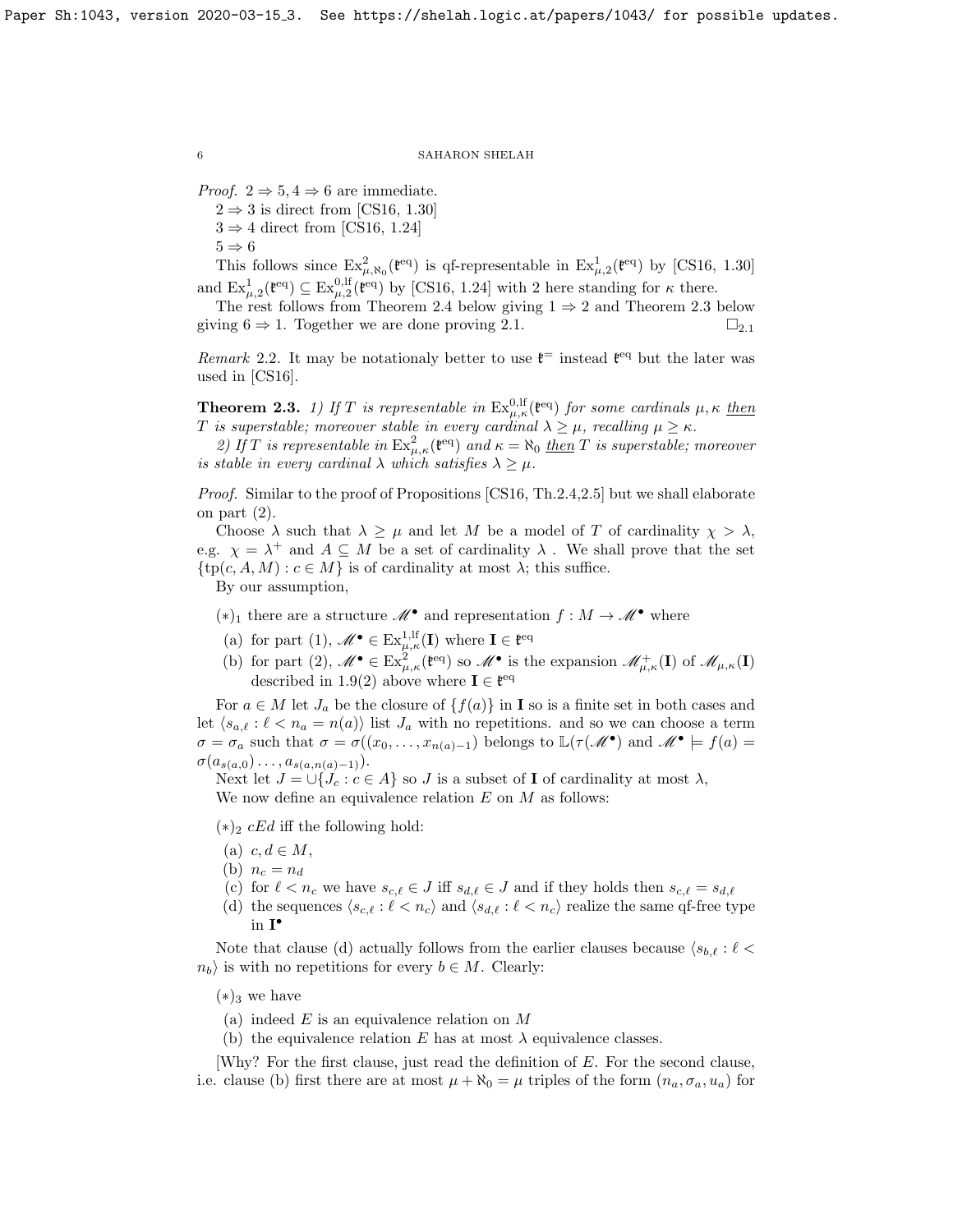SUPERSTABLE THEORIES AND REPRESENTATION 1043 7

 $a \in M$  where  $u_a = \{ \ell < n_a : s_{a,\ell} \in J \}$ . Second there are at most  $\lambda$  sequences of the form  $\langle s_{a,\ell} : \ell \in u_a \rangle$  for  $a \in M$ .

Lastly

 $(*)_4$  if  $c, d \in M$  are E-equivalence then there is a automorphism of  $\mathscr{M}^{\bullet}$  mapping  $f(c)$  to  $f(d)$  and being the identity on  $\{f(a)a \in M\}.$ 

[Why? Let  $\pi_0$  be the function with domain  $J \cup \{s_{c,\ell} : \ell < n_a\}$  which is the identity on J and maps  $s_{c,\ell}$  to  $s_{d,\ell}$  for  $\ell < n_c$ . By our present assumptions it is one to one, with domain and range included in **I** and of cardinality  $\leq \lambda < |I|$ . As J has cardinality  $\leq \lambda < |I|$ , we can extend  $f_0$  to a permutation  $\pi$  of I. and let  $\tilde{\pi}$ be the automorphism of  $\mathscr{M}^{\bullet}$  which  $\pi$  induce. Clearly it maps  $f(c)$  to  $f(d)$ , so we are done proving clause (b)]

 $(*)$ <sub>5</sub> If *cEd* then

(a) the qf-types  $tp_{\text{qf}}(f(c), J, \mathcal{M}^{\bullet})$  and  $tp_{\text{qf}}(f(d), J, \mathcal{M}^{\bullet})$  are equal.

(b) the types  $tp(c, A, M)$  and  $tp(d, A, M)$  are equal.

[Why? For clause (a), the elements  $f(c)$ ,  $f(d)$  realize the same qf-free type over  $J$  in  $\mathbf{I}^{\bullet}$  by  $(*)_4$ .

Then clause (b) follows by the assumption on f, being a representation, see  $(*)_1$ and Def [1.2](#page-3-0) ]

So clearly we are done proving part (2).]

 $\square_{2.3}$  $\square_{2.3}$  $\square_{2.3}$ 

<span id="page-6-0"></span>**Theorem 2.4.** Every superstable T is representable in  $\operatorname{Ex}_{2^{|T|},\aleph_0}^2(\mathfrak{k}^{\text{eq}})$ .

*Proof.* Let T be superstable and  $\lambda = 2^{|T|}$ . Let  $M \prec \mathfrak{C}_T$ . We shall choose  $B_n, \langle a_s, u_s : s \in S_n \rangle$  by induction on  $n < \omega$  such that:

- $\circledast_0$  (a)  $S_n \cap S_k = ∅$  (for  $k < n$ )
	- (b)  $\{a_s : s \in S_n\} \subseteq M$
	- (c)  $B_n = \{a_s : s \in S_{\le n}\} \subseteq M$ , where  $S_{\le n} := \bigcup \{S_k : k \le n\}$ , as usual
	- (d)  $\langle a_s : s \in S_n \rangle$  is without repetitions, disjoint from  $\{a_s : s \in S_{\leq n}\}\$ and independent over  $B_n$ ,
	- (e) for all  $s \in S, u_s \subseteq S_{\le n}$  is finite such that  $t \in u_s \Rightarrow u_t \subseteq u_s$  and  $tp(a_s, B_n)$  does not fork over  $\{a_t : t \in u_s\}$
	- $(f)$   $\langle a_s : s \in S_n \rangle$  is maximal under conditions 1-5.

Here we make a convention that  $u, v, w$  vary on  $\mathscr I$  defined below:

 $\mathcal{F}_1$  Since T is superstable, it is possible to carry the induction.

- $\mathscr{L}_2$  (a) let  $\mathscr{I} = \{u : u \subseteq S, u \text{ finite}\}, \text{ where } S = \bigcup S_n$ n
	- (b) for  $v \in \mathscr{I}$  let cl(v) be the minimal  $u \supseteq v$  such that  $u_t \subseteq u$  holds for all  $t \in u$ ;
	- (c) we define  $\mathscr{I}^{\text{cl}} = \{u \in \mathscr{I} : u = \text{cl}(u)\};$
	- (d) for  $s \in S$  let  $u_s^+ = \text{cl}(u_s) \cup \{s\}.$
- $\circledast_3$  (a) if  $u \in \mathscr{I}$  then  $u \subseteq cl(u) \in \mathscr{I}$ 
	- (b)  $v \subseteq u \Rightarrow cl(v) \subseteq cl(u);$
	- (c) cl(u<sub>1</sub> ∪ u<sub>2</sub>) = cl(u<sub>1</sub>) ∪ cl(u<sub>2</sub>);
	- (d)  $cl({s}) = u_s^+ = u_s \cup {s} = \bigcup {cl({t}) : t \in u_s} \cup {s};$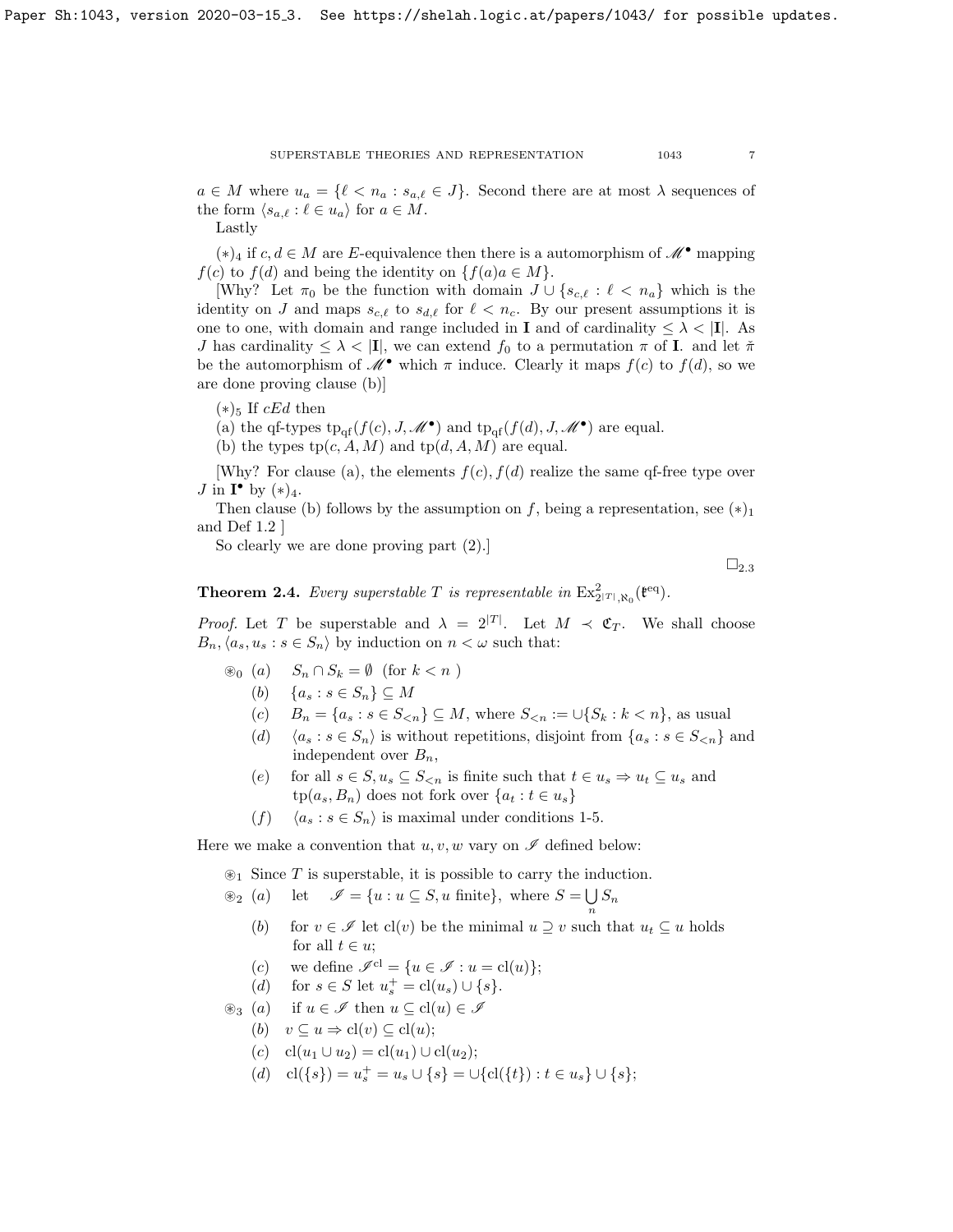(e) 
$$
cl(cl(u)) = cl(u);
$$
  
(f)  $cl(u) = \bigcup \{u_s^+ : s \in u\} = \bigcup \{cl(\{t\} : t \in u_s \text{ for some } s \in u\}$ 

(g)  $u_s = cl(u_s), u_s^+ = cl(u_s^+)$ 

[Why? e.g. clause (g) by  $\mathcal{D}_0(e)$ ]

 $\circledast_4 |M| = \{a_s : s \in S\}$ 

[Why? Otherwise, there exists  $a \in |M| \backslash \{a_s : s \in S\}$ , now we can choose (since T is superstable) a finite  $v \subseteq S$  such that  $tp(a, \{a_s : s \in S\})$  does not fork over  ${a_s : s \in v}$ . Let  $u = cl(v)$ , so  $u \in \mathcal{I}^{cl}$  and let n be such that  $u \subseteq S_n$  and we get a contradiction to the maximality of  $\{a_s : s \in S_n\}$ .

 $\mathcal{L}_5$  Let  $\langle v_\alpha : \alpha < \alpha(*) \rangle$  enumerate  $\mathcal I$  (without repetition) such that:

- (a)  $v_{\alpha} \subseteq v_{\beta} \Rightarrow \alpha \leq \beta;$
- (b)  $\alpha < \beta \wedge v_{\beta} \subseteq S_{\leq n} \Rightarrow v_{\alpha} \subseteq S_{\leq n}$ .

We choose a model  $M_{v_{\alpha}}$  and set  $A_{v_{\alpha}} \subseteq M_{v_{\alpha}}$  by induction on  $\alpha$  such that:

- $\circledast_6$  (a)  $M_{v_\alpha} \prec \mathfrak{C}_T$  has cardinality  $\lambda$ ;
	- (b)  $v_{\beta} \subseteq v_{\alpha}$  implies that  $\beta \leq \alpha$  and  $M_{v_{\beta}} \prec M_{v_{\alpha}}$ ;
	- (c)  $A_{v_{\alpha}} = \bigcup \{ M_{v_{\beta}} : \beta < \alpha \wedge v_{\beta} \subseteq v_{\alpha} \} \subseteq M_{v_{\alpha}};$
	- (d) if  $s \in v_\alpha$  and  $u_s \subseteq v_\alpha$  then  $a_s \in M_{v_\alpha}$ ;
	- $(e)$  tp $(M_{v_\alpha}, \cup \{M_{v_\beta}:\beta<\alpha\}\cup M)$  does not fork over  $B_{v_\alpha}:=\cup \{M_{v_\beta}:\beta<\alpha\}$  $v_{\beta} \subseteq v_{\alpha}, \ \beta < \alpha \} \cup \{a_s : \text{cl}(\{s\}) \subseteq v_{\alpha}\}\$
	- (f)  $(M_{v_\alpha}, c)_{c \in A_{v_\alpha}}$  is saturated, hence  $A_{v_\alpha} \subsetneq M_{v_\alpha}$ .

[Why can we carry the induction? Arriving to the ordinal  $\beta$ , first, as an approximation choose a model  $M'_{v_\beta}$  satisfying clauses (a),(b),(c),(d). Second we choose  $M''_{v_y} \prec \mathfrak{C}_T$  of cardinality  $\lambda$  extending  $M'_{v_\alpha}$  such that the model  $(M''_{v_\alpha}, c)_{c \in A_{v_\alpha}}$ is saturated, possible because T is stable in  $\lambda$ . Third and lastly choose a  $\mathfrak{C}_T$ elementary mapping  $f_{v_\alpha}$  with domain  $M_{v_\alpha}''$  which is the identity on  $B_{v_ya}$  and  $\mathrm{tp}(f_{v_\alpha}(M''_{v_\alpha}),\bigcup\{M_{v_\beta}\;:\;\beta\;<\;\alpha\}\cup M)$  does not fork over  $B_{v_\alpha}$ . Clearly  $\check M_{v_\alpha} =$  $f_{v_\alpha}(M''_{v_\alpha})$  is as required.]

- $\circledast_7$  (a)  $\alpha < \beta \Rightarrow M_{v_\alpha} \neq M_{v_\beta}$ .
	- (b)  $v \subsetneq u \Rightarrow M_v \subsetneq M_u$
	- (c)  $M \subseteq \bigcup \{M_u : u \in \mathscr{I}\}\$
	- (d) the set  $M_u \setminus A_u$  has cardinality  $\lambda$

[Why? e.g. clause (a) holds by  $\mathcal{B}_6(c)$ , (f)]

A major point is

 $\otimes_8$  tp $(M_{v_\alpha}, \cup \{M_{v_\beta} : \beta < \alpha\})$  does not fork over  $A_{v_\alpha} := \cup \{M_{v_\beta} : v_\beta \subsetneq v_\alpha\}.$ [Why? If  $v_{\alpha} = \emptyset$  this is trivial so assume  $v_{\alpha} \neq \emptyset$ .

Let *n* be such that  $v_{\alpha} \subseteq S_{\leq n}, v_{\alpha} \nsubseteq S_{\leq n}$  and

 $\mathcal{L}_{8,1}$  let  $\langle t_{\ell} : \ell < k \rangle = \langle t_{\ell}^{\alpha} : \ell < k_{\alpha} \rangle$  list  $\{s \in v_{\alpha} : s \notin S_{\leq n} \text{ and } cl(\{s\}) \subseteq v_{\alpha}\}.$ 

First, assume  $k = 0$ . So if  $s \in v_\alpha$  and  $\text{cl}(\{s\}) \subseteq v_\alpha$  then  $s \in v_\alpha \cap S_{\leq n}$ , this implies that  $u_s \cup \{s\} = cl(\{s\}) \subseteq S_{\leq n}$ , hence by  $\mathscr{B}_6(d)$ ,  $a_s \in M_{v_\alpha \cap S_{\leq n}} \subseteq A_{v_\alpha}$ because  $v_{\alpha} \subsetneq$ . This implies that  $B_{v_{\alpha}} \subseteq A_{v_{\alpha}}$  (in fact equal - see their definitions in  $\mathcal{L}_6(e), \mathcal{L}_8$  resp,). Now  $\mathcal{L}_6(e)$  says that  $tp(\tilde{M}_{v_\alpha}, \cup \{M_{v_\beta} : \beta < \alpha\})$  does not fork over  $B_{v_{\alpha}}$ , so by monotonicity of non-forking and the last sentence, it does not fork over  $A_{v_{\alpha}}$  as desired.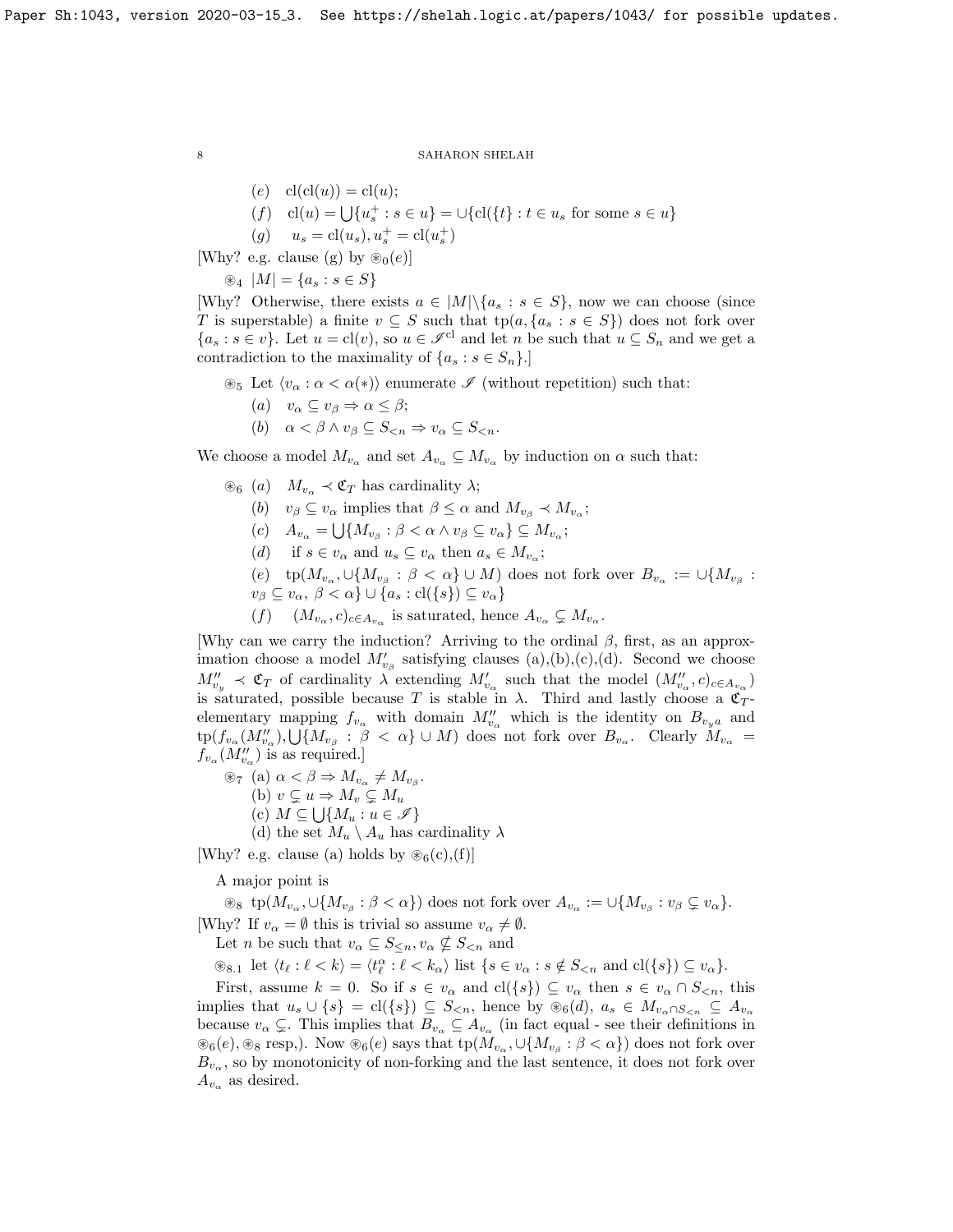#### ${\large\bf SUPERS TABLE\hspace{1em} The ORIES\hspace{1em} AND\hspace{1em} REPRESENTATION\hspace{1em} 1043\hspace{1em} 9}$

Second, assume  $k = 1$  and  $(\forall \beta < \alpha)$  (cl $({t_0}) \not\subseteq v_\beta$ ). Hence necessarily  $v_\alpha =$  $cl({t_0})$  so  $B_{v_\alpha} = A_{v_\alpha} \cup {a_{t_0}}$  hence by  $\circledast_0$  the type  $tp(a_{t_0}, {a_s : s \in S_{\leq n} \setminus {t_0}})$  does not fork over  $\{a_s : s \in u_{t_0}\}\$ . Next note that for  $\beta \leq \alpha$  the type  $tp(a_{t_0}, \{a_s : s \in S_{\leq n}\}\)$  $\{t_0\}\}\cup\bigcup\{M_\gamma:\gamma<\beta\}\$  does not fork over  $\{a_s:s\in u_{t_0}\}\$ , this is proved by induction on  $\beta$ . But clearly  $\{a_s : s \in u_{t_0}\} \subseteq A_{v_\alpha}$  hence clearly  $tp(a_{t_0}, \cup \{M_{v_\beta} : \beta < \alpha\})$  does not fork over  $A_{v_\alpha}$ , together with  $\otimes_6(e)$  we get that  $tp(M_{v_\alpha}, \cup \{M_{v_\beta} : \beta < \alpha\})$  does not fork over  $A_{v_\alpha}$ , as desired in  $\otimes_8$ .

Third, assume  $k = 1, \beta < \alpha$  and  $cl({t_0}) \subseteq v_\beta$ . Without loss of generality  $\beta$  is minimal with these properties, so necessarily  $v_{\beta} = \text{cl}(\{t_0\})$  and so again,  $B_{v_{\alpha}} = A_{v_{\alpha}}$ and we continue as in "First" above.

Fourth, assume  $k \geq 2$ . In this case, for each  $\ell < k$ , cl( $\{t_{\ell}\}\$  is  $v_{\beta(\ell)}$  for some unique  $\beta(\ell) < \alpha$ , so  $a_{t_\ell} \in M_{v_{\beta(\ell)}} \subseteq A_{v_\alpha}$ , hence,  $B_{v_\alpha} \subseteq A_{v_\alpha}$  (in fact equal) and again  $\mathcal{B}_6(e)$  gives the desired conclusion. ]

Together we have finished proving  $\oplus_8$ .

# Now define

 $\mathcal{L}_9$  (a) the sequence  $\langle M_v : v \in \mathscr{I} \rangle$  is a stable system, of models (defined in [\[She90,](#page-10-1) Ch.XII, 2.1]holds by , [She90, Ch.XII, 2.3(1)] and  $\otimes_7(c) + \otimes_8$ ] (b) let  $M_{\bullet} = \bigcup \{M_u : u \in \mathscr{I}\}\)$ , so  $M_{\bullet} \prec \mathfrak{C}_T$  and it suffice to prove that this model has a representation as promised.

A major point is (but we need only clause (a) for which the saturation is not necessary)

 $\boxplus_1$  for every  $v \in \mathscr{I}$  and finite sequence  $\overline{b} \in {}^{\omega>}(M_v \setminus A_v)$  we can find a finite sequence  $\bar{c}_{\bar{b}} \in {}^{\omega>}(A_v)$  such that:

- (a) tp( $\bar{b}$ ,  $A_v$ ) has a unique extension to a complete types over  $\bigcup \{M_u : v \subsetneq$  $u, u \in \mathscr{I}$  which does not fork over  $A_v$
- (b) tp( $\bar{b}$ , A<sub>v</sub>) is stationary over  $\bar{c}_{\bar{b}}$  which means that: tp( $\bar{b}$ , A<sub>v</sub>) does not fork over  $\bar{c}_{\bar{b}}$
- (c) tp $(\bar{b}, A_v)$  is the unique extension of tp $(\bar{b}, \bar{c}_{\bar{b}})$  in  $S^{\ell g(\bar{b}}(A_v)$  which do not fork over  $\bar{c}_{\bar{b}}$
- (d) moreover  $\text{tp}(\bar{b}, \bigcup \{M_u : u \in \mathscr{I}\})$  is stationary over  $\bar{c}_{\bar{b}}$  that is: is the unique extension of  $\text{tp}(\overline{b}, \overline{c_b})$  in  $S^{g(\overline{b})}(\bigcup \{M_u : u \in \mathscr{I}, v \subsetneq u\})$  which does not fork over  $\bar{c}_{\bar{b}}$ .

[Why? For clause (a) it follows from clauses  $(b),(c),(d)$ ; (alternatively it suffice to recall that for every sequence  $\bar{d}$  from  $\bigcup \{M_u : v \subsetneq v, v \in \mathscr{I}\}\$  the types  $tp(\bar{d}, M_v)$  is finitely satisfiable in  $A_v$ , see [\[She90,](#page-10-1) Ch.XII, 2.5]). Clauses (b),(c) hold by [She90, Ch.XII,3.5,pag.608] recalling  $\langle M_u : u \in \mathscr{I} \rangle$  is a stable system,  $\kappa(T) = \aleph_0$  and each  $M_u$  is saturated. Clause (d) follows by the properties of stable systems of  $\aleph_{\epsilon}$ -saturated models, see [\[She90,](#page-10-1) Ch.XII, 2.12].]

We let

 $\boxplus_2$  (a)  $\lt_S$  be a linear order of S

(b)  $\mathscr{F} = \{f : f$  is a finite order preserving function from S to S}

Now  $\mathbb{H}_3$  by induction on n we choose  $\langle \bar{b}_u : u \in [S]^n \rangle$  and  $\langle \pi_f : f \in \mathscr{F} \rangle$  such that:

- (a)  $\bar{b}_u = \langle b_{u,\alpha} : \alpha < \lambda \rangle$  list  $M_v \setminus A_u$  without repetitions for  $u \in \mathscr{I}$
- (b)  $\pi_f$  is a  $\mathfrak{C}_T$ -elementary mapping for  $f \in \mathscr{F}$
- (c) dom $(\pi_f) = \bigcup \{M_u : u \subseteq \text{dom}(f)\} = \{b_{u,\alpha} : u \subseteq \text{Dom}(f), \alpha < \lambda\}$
- (d) if  $f \in \mathscr{F}, v_1 \subseteq \text{dom}(f), v_2 = f''(v_1)$  and  $\alpha < \lambda$  then f maps  $b_{v_1,\alpha}$  to  $b_{v_2,\alpha}$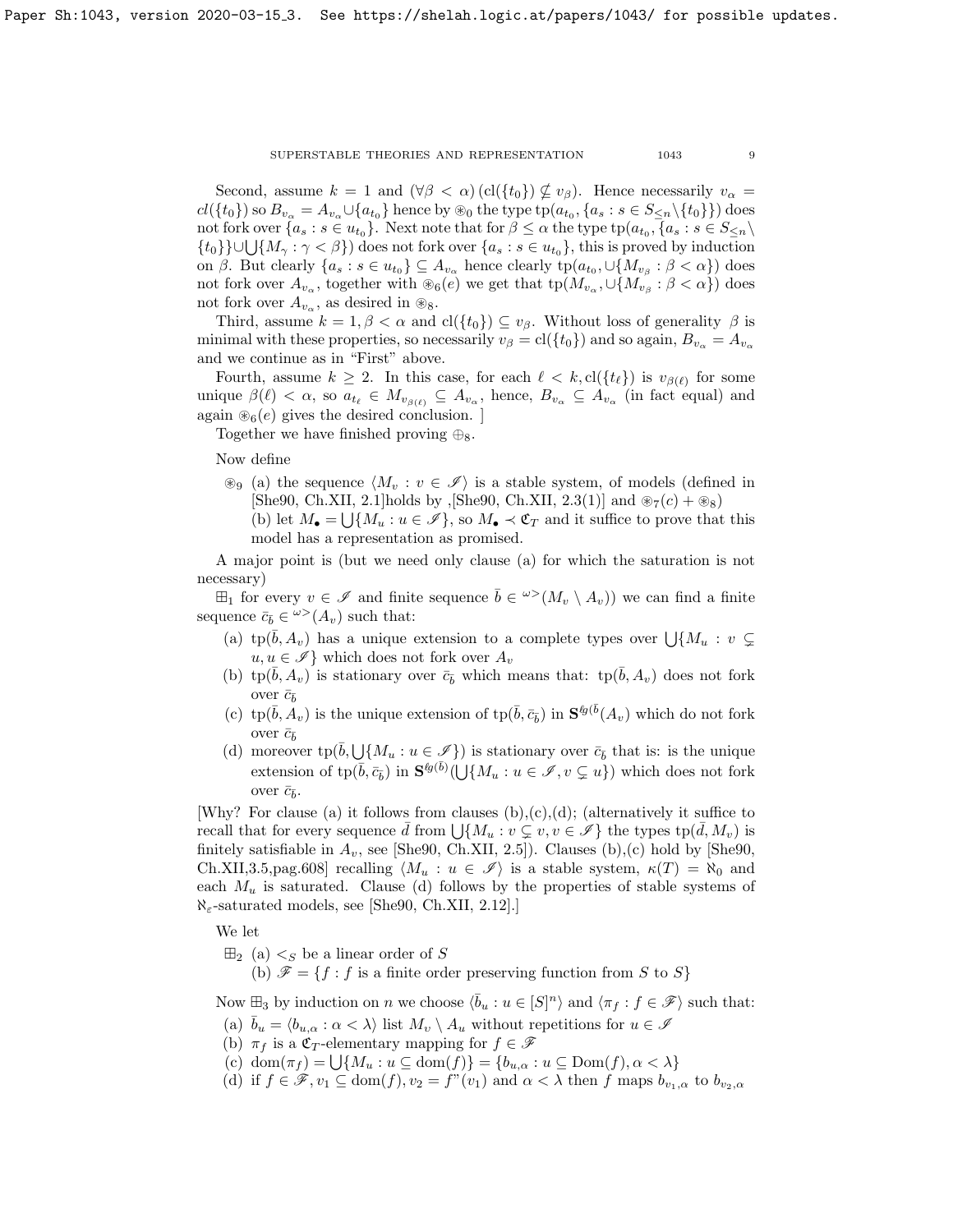- (e) (follows) if  $f \in \mathscr{F}$  and  $u \subseteq \text{dom}(f)$  then  $\pi_{f \upharpoonright u} \subseteq \pi_u$
- (f) (follows) if  $g = f^{-1} \in \mathscr{F}$  then  $\pi_g = (\pi_f)^{-1}$
- [Why? by  $\mathbb{H}_0$ , (alternatively by uniqueness claims on stable systems in [\[She90,](#page-10-1) Ch.XII, 2.5 ]).]
	- $\boxplus_4$  for every  $u \in [S]^n$  the type  $\text{tp}(\overline{b}_u, \bigcup \{M_v : v \in S_{\leq n}, v \neq u\})$  does not fork over  $A_u$  and is the unique extension to a complete type over  $\bigcup \{M_v : v \in$  $S_{\leq n}, v \neq u$  extending  $tp(\bar{b}_u, A_u)$  not forking over  $A_u$ .

[Why? By  $\boxplus_1$ ]

 $\mathbb{H}_5$  we choose a tuple  $(I, \mathbf{I}, \mathcal{M}, \mathcal{M}^+, f)$  witnessing f is a representation of M as promised, by:

- (a)  $I \in \mathfrak{k}^{eq}$  has universe  $I = S$
- (b)  $\mathscr{M} = \mathscr{M}_{\lambda, \aleph_0}(\mathbf{I})$
- (c) f is a function with domain  $M_{\bullet} = \bigcup \{M_u : u \in \mathscr{I}\}\$
- (d) for  $n < \omega, s_0 < s \cdots < s s_{n-1}$  listing  $u \in [S]^n$  and  $\alpha < \lambda$  we let  $f(b_{u,\alpha}) =$  $F_{\alpha,n}^{\mathscr{M}}(s_0,\ldots,s_{n-1})$
- (e)  $\mathcal{M}^+$  is the expansion of  $\mathcal M$  as in Def [1.9\(](#page-4-3)2), in fact we need only the following (well, after renaming)
	- ( $\alpha$ )  $P_{\zeta,n}^{\mathscr{M}^+} = \{F_{\zeta,n}^{\mathscr{M}}(s_0,\ldots,s_{n-1}): s_0,\ldots,s_{n-1} \in S\}$
	- (β)  $F_{\zeta,n,i}^{\mathscr{M}^+}$  is the partial function mapping  $F_{\zeta,n}^{\mathscr{M}}(s_0,\ldots,s_{n-1})$  to  $s_i$  for  $i <$  $n < \omega, \alpha < \lambda$

[Why are  $(I, I, \mathcal{M}, \mathcal{M}^+, f)$  as required? easy to check recalling  $\mathbb{H}_4$ . Note that the range of the function f is not preserved under automorphisms of  $\mathcal{M}$ , but this is permissible]  $\square_{2.4}$  $\square_{2.4}$  $\square_{2.4}$ 

**Discussion 2.5.** For superstable  $T$ , we may wonder about whether "the cardinal"  $2^{|T|}$  is optimal". Really,  $\lambda(T)$  is sufficient where

 $(*)_{1,1} \lambda(T) = \min\{\lambda : T \text{ is stable in } \lambda\}.$ 

Recall that (see [\[She90\]](#page-10-1))

(\*)<sub>1.2</sub> If T is countable then  $\lambda(T) = \aleph_0$  is equivalent to T is  $\aleph_0$ -stable and

(\*)<sub>1.3</sub> if T is countable and  $\lambda(T) > \aleph_0$  then  $\lambda(T) = 2^{\aleph_0}$ .

<span id="page-9-5"></span>**Theorem 2.6.** In Theorem [2.4,](#page-6-0)  $Ex^2_{\lambda(T),\aleph_0}$  ( $e^{eq}$ ) suffice.

Proof. We repeat the proof of Theorem [2.4](#page-6-0) with minor changes. We just choose  $\lambda = \lambda(T)$  instead  $\lambda = 2^{|T|}$ .  $\square_{2.6}$  $\square_{2.6}$  $\square_{2.6}$ 

# **REFERENCES**

- <span id="page-9-1"></span>[Bal88] John Baldwin, Fundamentals of stability theory, Perspectives in Mathematical Logic, Springer-Verlag, Berlin, 1988.
- <span id="page-9-3"></span>[CS16] Moran Cohen and Saharon Shelah, Stable theories and representation over sets, MLQ Math. Log. Q. 62 (2016), no. 3, 140–154, [arXiv: 0906.3050.](https://arxiv.org/abs/0906.3050) MR 3509699
- <span id="page-9-4"></span>[KS14] Itay Kaplan and Saharon Shelah, Examples in dependent theories, J. Symb. Log. 79 (2014), no. 2, 585–619, [arXiv: 1009.5420.](https://arxiv.org/abs/1009.5420) MR 3224981
- <span id="page-9-0"></span>[Shea] Saharon Shelah, Introduction and Annotated Contents, [arXiv: 0903.3428](https://arxiv.org/abs/0903.3428) introduction of [Sh:h].
- <span id="page-9-2"></span>[Sheb]  $\Box$ , On spectrum of  $\kappa$ -resplendent models, [arXiv: 1105.3774](https://arxiv.org/abs/1105.3774) Ch. V of [Sh:e].